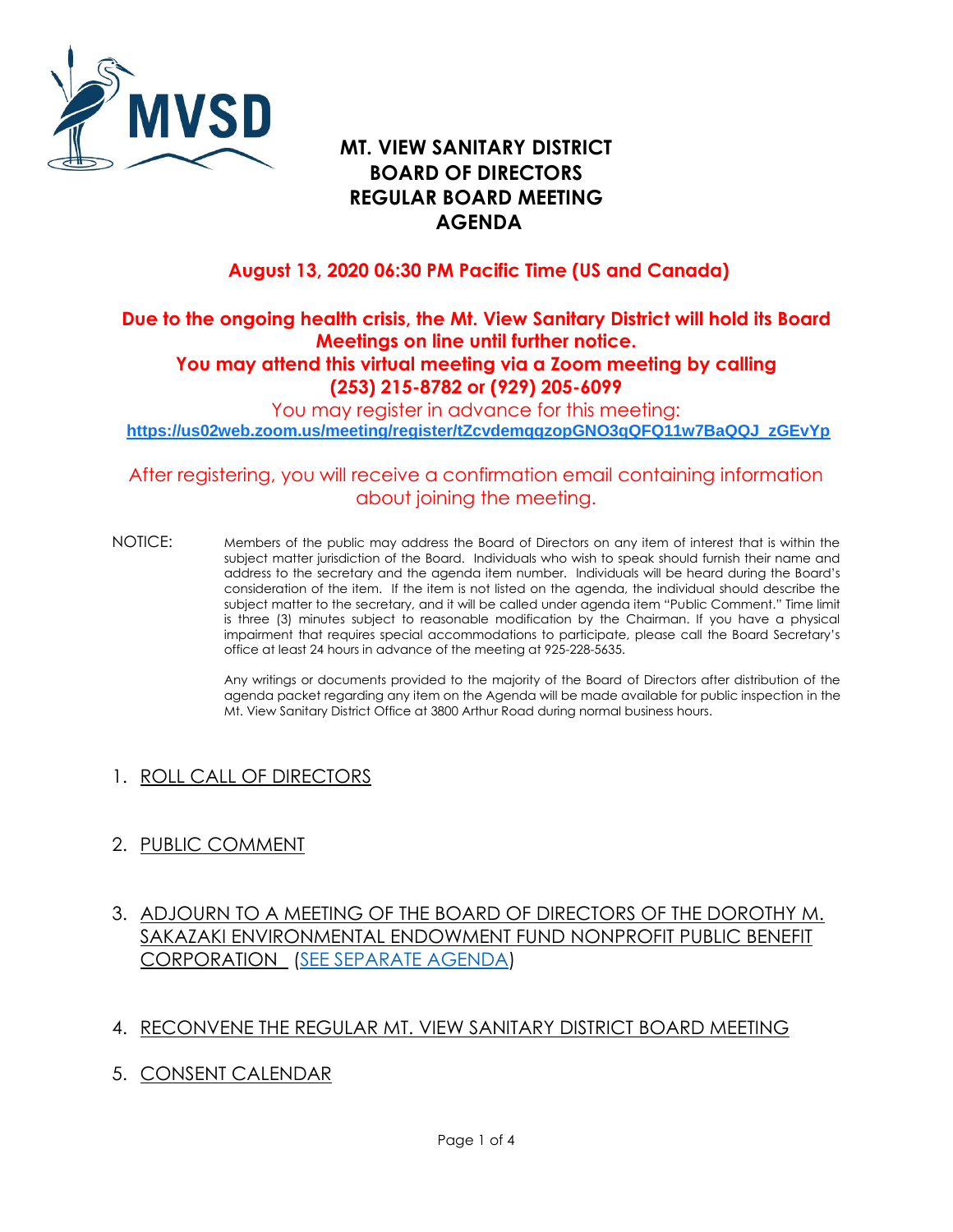*Consent Calendar items are typically routine in nature and are considered for approval by the Board of Directors with one single motion. Members of the Board, Audience, or Staff wishing an item removed*  from the Consent Calendar for purpose of public comment, question or input may request so through *the Board President*

- A. APPROVE [THE MINUTES OF THE MAY](https://mvsd.org/wp-content/uploads/2020/08/2020-08-13-ITEM-5A.pdf) 27, 2020 ADJOURNED REGULAR [BOARD MEETING](https://mvsd.org/wp-content/uploads/2020/08/2020-08-13-ITEM-5A.pdf)
- B. [APPROVE THE MINUTES OF THE JULY 9, 2020 REGULAR BOARD MEETING](https://mvsd.org/wp-content/uploads/2020/08/2020-08-13-ITEM-5B.pdf)
- C. [RATIFY APPROVAL OF GENERAL FUND 3409 CHECK NUMBERS](https://mvsd.org/wp-content/uploads/2020/08/2020-08-13-ITEM-5C.pdf) 57365 [THROUGH 57399](https://mvsd.org/wp-content/uploads/2020/08/2020-08-13-ITEM-5C.pdf) DATED JULY 2, 2020 (See purchase journal following this item in packet for details.)
- D. [RATIFY APPROVAL OF GENERAL FUND 3409 CHECK NUMBERS 57401](https://mvsd.org/wp-content/uploads/2020/08/2020-08-13-ITEM-5D.pdf)  [THROUGH 57450 DATED JULY 16, 2020](https://mvsd.org/wp-content/uploads/2020/08/2020-08-13-ITEM-5D.pdf) (See purchase journal following this item in packet for details.)
- E. [RATIFY APPROVAL OF GENERAL FUND 3409 CHECK NUMBERS 57453](https://mvsd.org/wp-content/uploads/2020/08/2020-08-13-ITEM-5E.pdf)  [THROUGH 57492 DATED JULY 30, 2020](https://mvsd.org/wp-content/uploads/2020/08/2020-08-13-ITEM-5E.pdf) (See purchase journal following this item in packet for details.)
- F. [RATIFY APPROVAL OF CAPITAL OUTLAY FUND 3410 PAYMENT ORDER](https://mvsd.org/wp-content/uploads/2020/08/2020-08-13-ITEM-5F.pdf)  [NUMBERS 633 THROUGH 634 DATED JULY 2, 2020](https://mvsd.org/wp-content/uploads/2020/08/2020-08-13-ITEM-5F.pdf) (See purchase journal following this item in packet for details.)
- G. [RATIFY APPROVAL OF CAPITAL OUTLAY FUND 3410 PAYMENT ORDER](https://mvsd.org/wp-content/uploads/2020/08/2020-08-13-ITEM-5G.pdf)  [NUMBERS 635 THROUGH 637 DATED JULY 16, 2020](https://mvsd.org/wp-content/uploads/2020/08/2020-08-13-ITEM-5G.pdf) (See purchase journal following this item in packet for details.)
- H. [RATIFY APPROVAL OF CAPITAL OUTLAY FUND 3410 PAYMENT ORDER](https://mvsd.org/wp-content/uploads/2020/08/2020-08-13-ITEM-5H.pdf)  [NUMBER 638 DATED JULY 30, 2020](https://mvsd.org/wp-content/uploads/2020/08/2020-08-13-ITEM-5H.pdf) (See purchase journal following this item in packet for details.)
- I. [RATIFY APPROVAL OF CAPITAL OUTLAY FUND 3412 PAYMENT ORDER](https://mvsd.org/wp-content/uploads/2020/08/2020-08-13-ITEM-5I.pdf)  NUMBERS 2934 [THROUGH 2935](https://mvsd.org/wp-content/uploads/2020/08/2020-08-13-ITEM-5I.pdf) DATED JULY 2, 2020 (See purchase journal following this item in packet for details.)
- J. [RATIFY APPROVAL OF CAPITAL OUTLAY FUND 3412 PAYMENT ORDER](https://mvsd.org/wp-content/uploads/2020/08/2020-08-13-ITEM-5J.pdf)  NUMBERS 2936 [THROUGH 2940](https://mvsd.org/wp-content/uploads/2020/08/2020-08-13-ITEM-5J.pdf) DATED JULY 16, 2020 (See purchase journal following this item in packet for details.)
- K. [RATIFY APPROVAL OF CAPITAL OUTLAY FUND 3412 PAYMENT ORDER](https://mvsd.org/wp-content/uploads/2020/08/2020-08-13-ITEM-5K.pdf)  NUMBERS 2941 THROUGH 2942 [DATED JULY 30, 2020](https://mvsd.org/wp-content/uploads/2020/08/2020-08-13-ITEM-5K.pdf) (See purchase journal following this item in packet for details.)
- 6. NEW BUSINESS
	- A. [ADVANCEMENT OF ENVIRONMENTAL SERVICES MANAGER STACEY](https://mvsd.org/wp-content/uploads/2020/08/2020-08-13-ITEM-6A.pdf)  [AMBROSE](https://mvsd.org/wp-content/uploads/2020/08/2020-08-13-ITEM-6A.pdf)
		- 1. REPORT FROM STAFF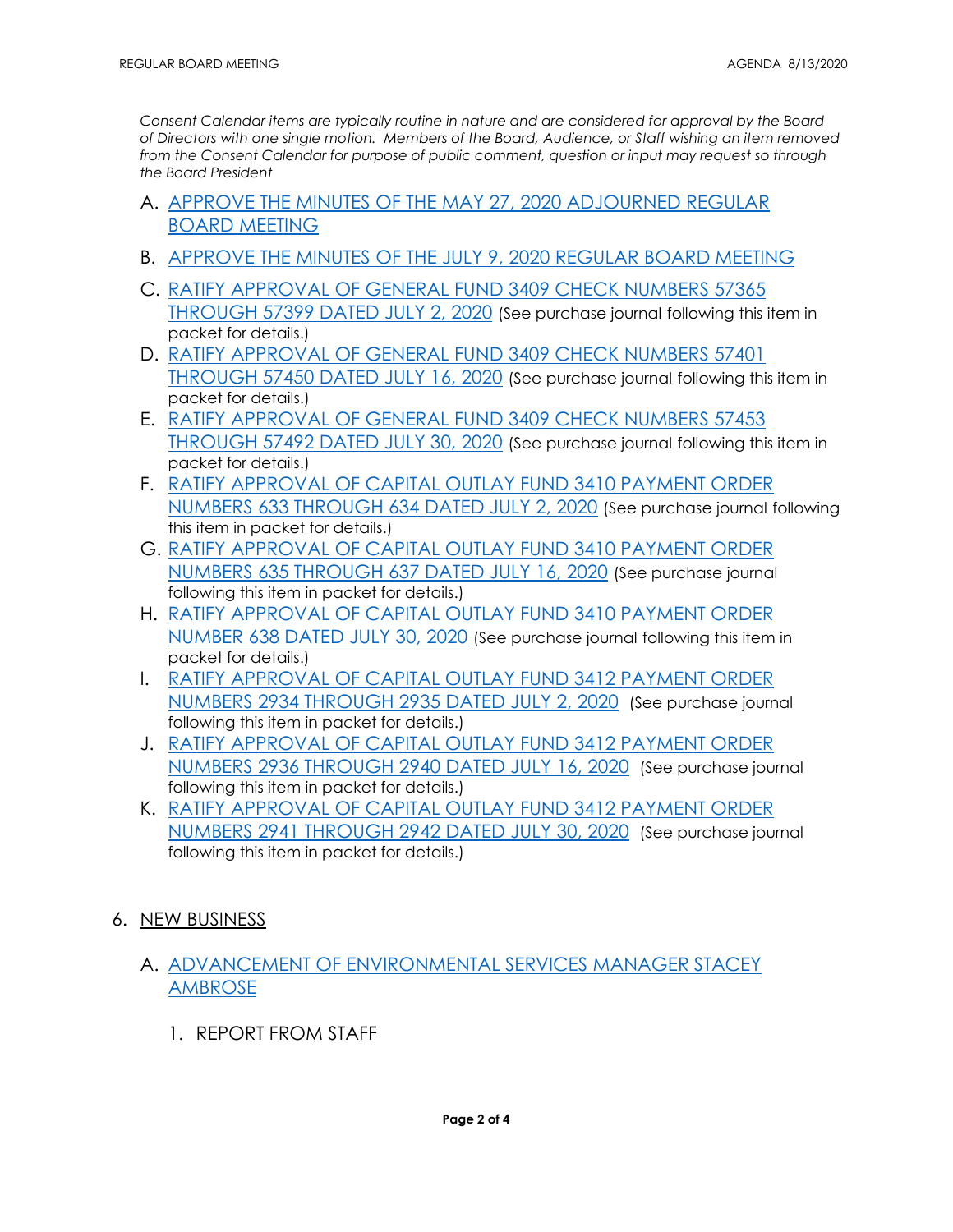- 2. CONSIDER ADOPTION OF A MOTION AUTHORIZING THE ACCELERATED ADVANCEMENT OF ENVIRONMENTAL SERVICES MANAGER (ESM) FROM SALARY STEP 1 TO STEP 2 TO BE EFFECTIVE SEPTEMBER 1, 2020
- B. [CONFLICT OF INTEREST CODE](https://mvsd.org/wp-content/uploads/2020/08/2020-08-13-ITEM-6B.pdf)  AMENDMENT
	- 1. REPORT FROM STAFF
	- 2. CONSIDER ADOPTION OF A MOTION AUTHORIZING THE TRANSMISSION OF CORRESPONDENCE TO THE CONTRA COSTA COUNTY CLERK OF THE BOARD OF SUPERVISORS REGARDING THE ANTICIPATED AMENDMENT OF THE CONFLICT OF INTEREST CODE FOR THE MT. VIEW SANITARY DISTRICT; AND,
	- 3. CONSIDER ADOPTION OF A MOTION APPROVING RESOLUTION NO.\_\_\_\_\_-2020 DIRECTING THE PUBLICATION OF A NOTICE OF PUBLIC HEARING AND NOTICE OF INTENT TO AMEND THE MT. VIEW SANITARY DISTRICT CONFLICT OF INTEREST CODE AND THE SETTING OF A PUBLIC HEARING FOR OCTOBER 8, 2020.
- 7. REPORTS
	- R-1. [DISTRICT MANAGER](https://mvsd.org/wp-content/uploads/2020/08/2020-08-13-ITEM-7R-1.pdf)
	- R-2. [DISTRICT ENGINEER](https://mvsd.org/wp-content/uploads/2020/08/2020-08-13-ITEM-7R-2.pdf)
	- R-3. [CFO/ADMINISTRATIVE SERVICES MANAGER](https://mvsd.org/wp-content/uploads/2020/08/2020-08-13-ITEM-7R-3.pdf)
	- R-4. [ENVIRONMENTAL SERVICES MANAGER](https://mvsd.org/wp-content/uploads/2020/08/2020-08-13-ITEM-7R-4.pdf)
	- R-5. [WASTEWATER OPERATIONS MANAGER](https://mvsd.org/wp-content/uploads/2020/08/2020-08-13-ITEM-7R-5.pdf)
	- R-6. DISTRICT LEGAL COUNSEL
	- R-7. BOARD SECRETARY
	- R-8. DIRECTORS